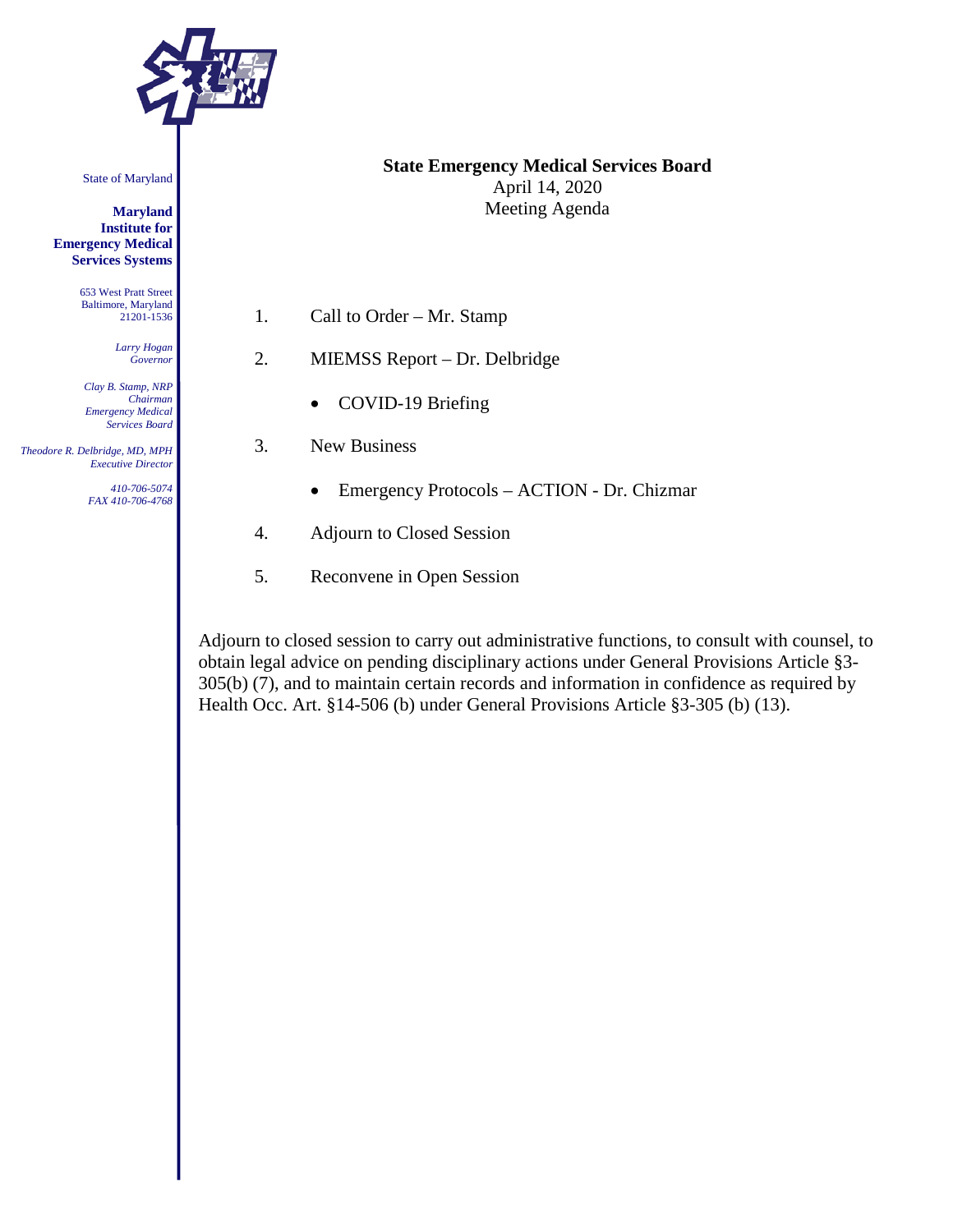

State of Maryland

**Maryland Institute for Emergency Medical Services Systems**

> 653 West Pratt Street Baltimore, Maryland 21201-1536

> > *Larry Hogan Governor*

*Clay B. Stamp, NRP Chairman Emergency Medical Services Board*

 *Theodore R. Delbridge, MD, MPH Executive Director*

> *410-706-5074 FAX 410-706-4768*

## **State Emergency Medical Services Board April 14, 2020 Via Conference Call Only Minutes**

#### **Board Members Present:**

Clay Stamp, Chairperson; Sherry Adams, Vice Chairperson; Stephan Cox; William J. Frohna, MD; Dany Westerband, MD; James Scheulen, PA; Sally Showalter, RN; Wayne Tiemersma; Dean E. Albert Reece, MD; Mary Alice Vanhoy, MSN

**Board Members Absent:** None

#### **Others Present:**

**MSPAC:** Major Tagliaferri; Capt. McMinn

**MIEMSS**: Dr. Delbridge; Ms. Gainer; Ms. Abramson; Dr. Chizmar; Dr. Floccare; Mr. Naumann; Mr. Linthicum; Mr. Buckson Mr. Schaefer; Ms. Goff

**OAG:** Mr. Magee; Ms. Sette

**RACSTC:** Dr. Snedeker

**MSFA:** 2 nd VP Mr. McCrea; Ms. Tomanelli

Chairman Stamp called the meeting to order. He wished everyone well and thanked the Board members MIEMSS staff and stakeholders for taking time to meet during this health crisis. He said that today's open session meeting would be a briefing on the COVID-19 response by Dr. Delbridge.

## **MIEMSS REPORT**

Dr. Delbridge said that work on the EMS Plan had been set aside due to the COVID-19 response. He said the Plan will be completed later in the year.

Dr. Delbridge said that the number of transports by public safety and commercial services has dropped off significantly. Commercial services have indicated that this has put financial stress on the industry. He said that some commercial services are contracting with jurisdictions to act as a back-up to public safety, if needed. He also reported that MIEMSS had used federal funds provided through the Maryland Department of Health to contract with a commercial ambulance company for an Ambulance Strike Team (AST). MIEMSS would be able to use the AST to help with specific patient transport needs, e.g., a large number of COVID patients needing transport from a nursing home. MIEMSS has trained and equipped AST personnel for deployment.

Dr. Delbridge said the Yellow a\Alerts are also down in every region. Currently, Montgomery, Baltimore City, Anne Arundel, Frederick and Prince George's counties are seeing more suspected COVID-19 patients. Some hospitals in those counties are struggling with patient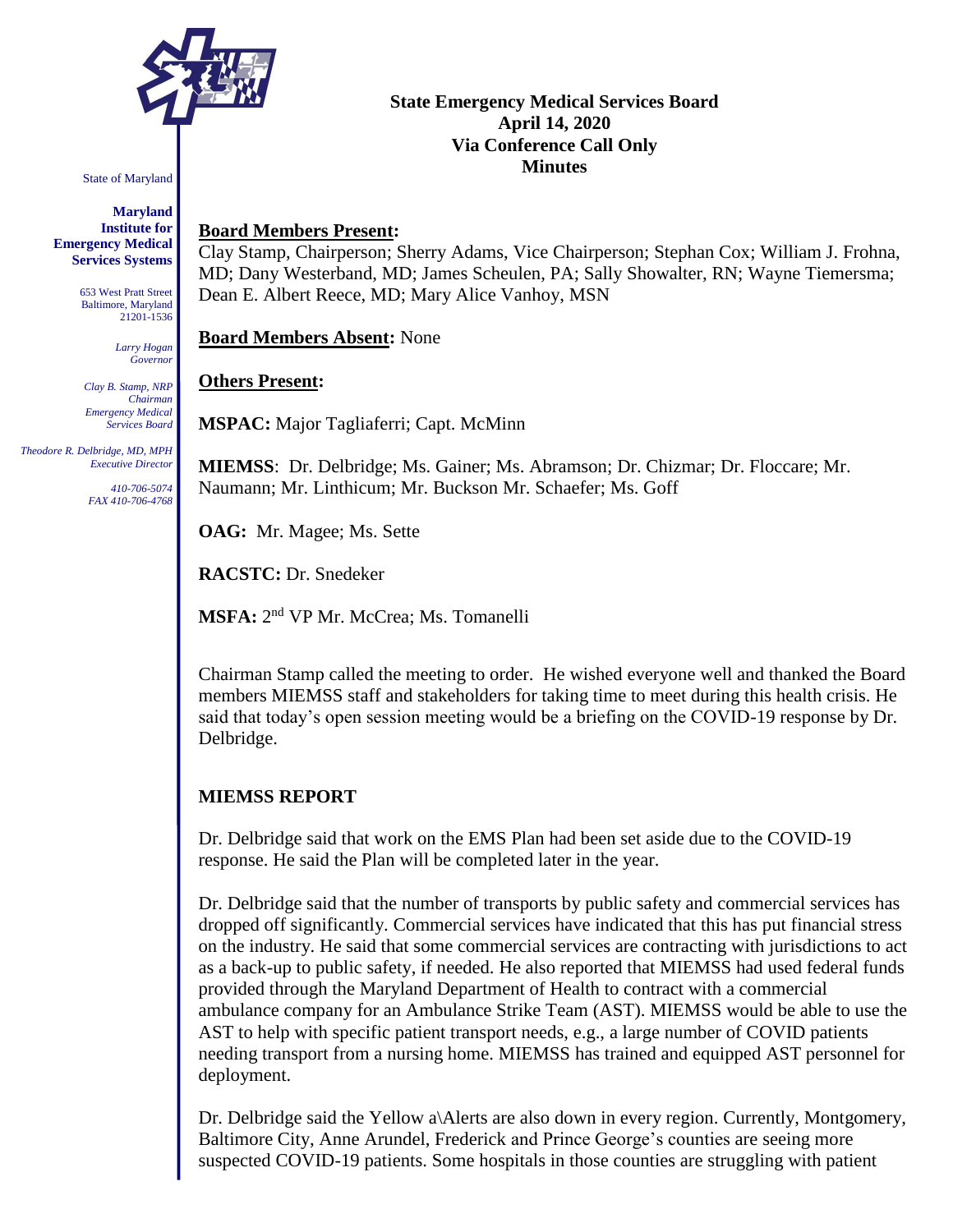flow and staffing.

Dr. Delbridge highlighted some of the current MIEMSS COVID-19 activities.

- Daily morning conference calls with MDH, MEMA, others (situational awareness; planning)
- Daily surge planning group calls
	- o Robust organization planning, procurement, etc.
	- o Clinical awareness, EMS perspective
- Daily State Emergency Operations Center staffing
	- Three times per week conference calls / webinars
		- o Jurisdictional Advisory Council (JAC)
		- o Medical Directors
		- o Approximately 70 attendees per call
- Two conference calls per week with 9-1-1 centers

Dr. Delbridge said that MIEMSS also collects and reports data for situational awareness regarding acute hospital capacity and the availability of certain critical resources and capabilities, including ventilators and extracorporeal membrane oxygenation (ECMO). A report is generated and distributed to state and local EMS and public health partners throughout Maryland every evening, including weekends. MIEMSS is working closely with the Maryland Hospital Association and CRISP on this initiative, and CRISP and MIEMSS have partnered to provide additional data analysis of FRED COVID-19 data to EMS and public health partners throughout the State. This dashboard is available to any EMS, health care, or public health entity with a signed participation agreement with CRISP. To alleviate the challenges of manual data entry, CRISP has provided healthcare systems with the opportunity to automate bed availability counts if they desire.

The Governor's Executive Order augmenting the EMS Workforce enabled the EMS Board Chair and the MIEMSS Executive Director to suspend any provision of Sections 13-515, 13-516, or 13-517 of the Education Article, or of COMAR Title 30 in order to maximize the availability of EMS personnel to respond to the emergency. Based on the Governor's Order, the current re-licensure deadlines was extended by six months. A new Provisional Status Certification / License was created and is available to applicants who are licensed / certified as EMS clinicians in another state; students in approved EMS educational courses who complete course work between December 2019 and June 2020, but have not completed required testing; and individuals whose Maryland licenses / certifications expired within defined periods (5 years for ALS and 10 years for BLS). Provisional licenses / certifications are valid until 30 days after the end of the emergency period. MIEMSS will be developing strategies to try to retain involved clinicians in the EMS system.

At the request of the Governor's office, MIEMSS began issuing Clinician Extern Certification for health sciences students at an accredited schools who meet certain requirements. The Certification will permit these personnel to augment the clinical workforce in hospitals and auxiliary treatment sites. Qualifications and levels for the Externs were determined by participating Maryland Nursing and Respiratory Therapy schools.

Dr. Delbridge said MIEMSS has also taken several clinical actions, including implementing two emergency protocols: a viral pandemic triage protocol and authorizing use of terbutaline as a beta agonist in cases of bronchospasm. He said MIEMSS had also suspended the preference for transporting patients to special pathogen receiving centers, and issued guidance on 911-center specific queries to identify persons under investigation, as well as guidance to not instruct the caller to perform mouth to mouth resuscitation.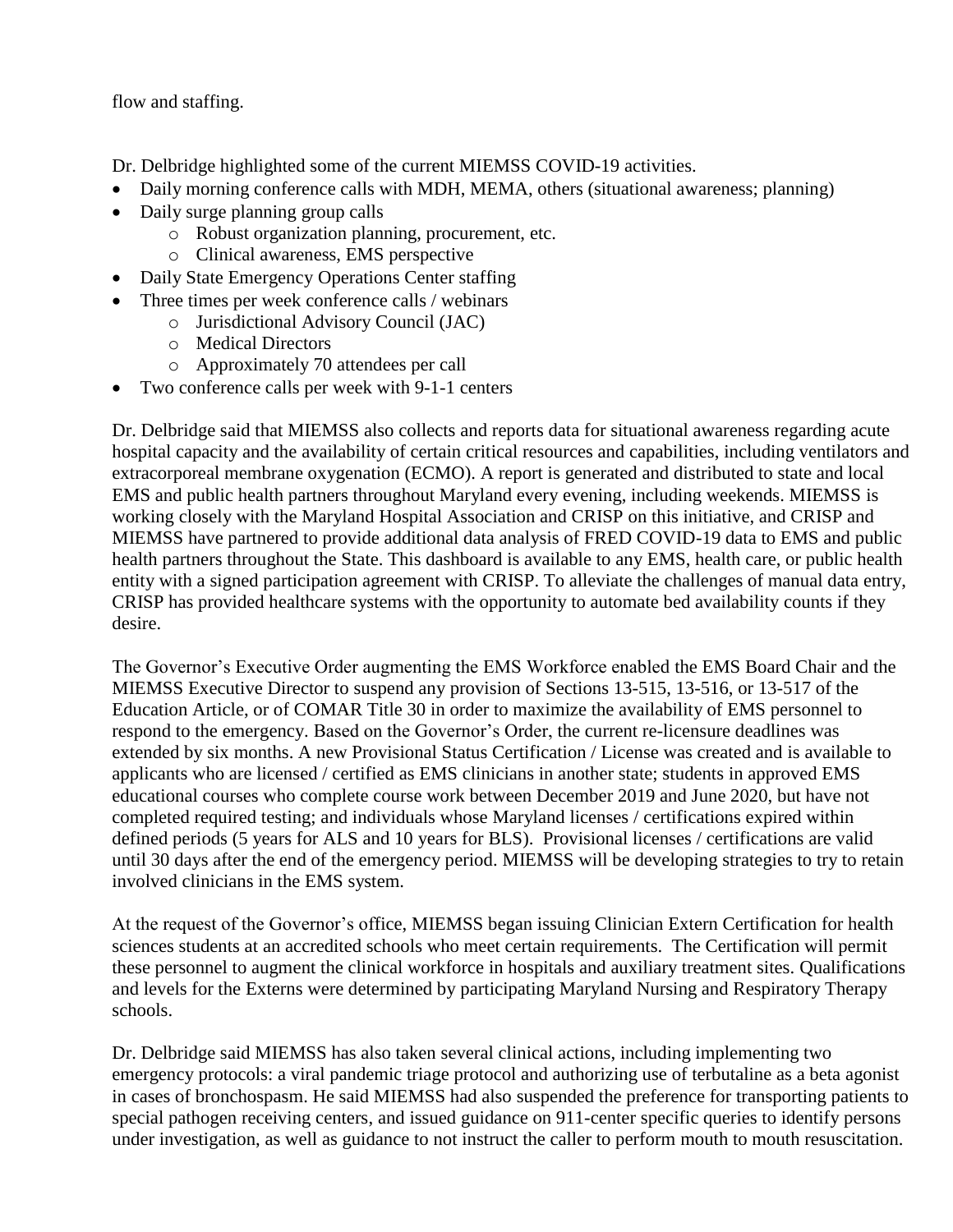Issues pending include the development of alternative care sites and the possible incorporation of Walter Reed NMMC for surge potential.

Dr. Delbridge gave an update on the Pleasant Valley Nursing home and the coordinated efforts to transport 22 nursing home patients to hospitals which involved all four major health care systems to identify bed availability throughout the state. He said that MIEMSS continues to collaborate with these entities, MDH, the National Guard and the NDMS to help avoid a repeat of the type of situation encountered at that nursing home.

Dr. Delbridge said MIEMSS is working on a Hospital Dashboard to monitor offload times; working on adding jurisdictions to provide real time awareness of EMS-ED interface. EMS will be able to see other jurisdictions at hospitals of interest.

### **NEW BUSINESS**

#### Emergency Protocols – Dr. Chizmar

Dr. Chizmar asked the Board to approve two Emergency protocols:

- Emergency Viral Syndrome Pandemic Triage Protocol. Dr. Chizmar said that protocol will assist EMS in identifying patients who are able to appropriately care for themselves at home, as opposed to being transported to an emergency department.
- Terbutaline (JM) and Epinephrine (JM) for Asthma and COPD patients. Dr. Chizmar said that the temporary re-introduction of this medication will help avoid the use of nebulized medications for treatment of patients with moderate shortness of breath with wheezing and brochospasm

## **ACTION: Upon the motion of Dr. Reece, seconded by Dr. Westerband, the Board unanimously approved the Emergency Viral Syndrome Pandemic Triage Protocol and the Terbutaline Protocol.**

## **Upon the motion of Mr. Cox, seconded by Dr. Reece, the Board approved adjourning to closed session.**

The EMS Board adjourned to closed session to carry out administrative functions, Article §3-305(b)(1), to consult with counsel, to obtain legal advice on pending disciplinary actions under General Provisions Article §3-305(a) (7), and to maintain certain records and information in confidence as required by Health Occ. Art. §14-506 (b) under General Provisions Article §3-305 (a) (13).

#### **In Closed Session:**

#### **Board Members Present via conference line:**

Clay Stamp, Chairperson; Sherry Adams, Vice Chairperson; Stephan Cox; William J. Frohna, MD; Dany Westerband, MD; James Scheulen, PA; Sally Showalter, RN; Wayne Tiemersma; Dean E. Albert Reece, MD; Mary Alice Vanhoy, MSN

**MIEMSS**: Dr. Delbridge; Dr. Chizmar; Ms. Gainer; Ms. Goff; Mr. Schaefer.

**OAG:** Mr. Magee; Ms. Sette.